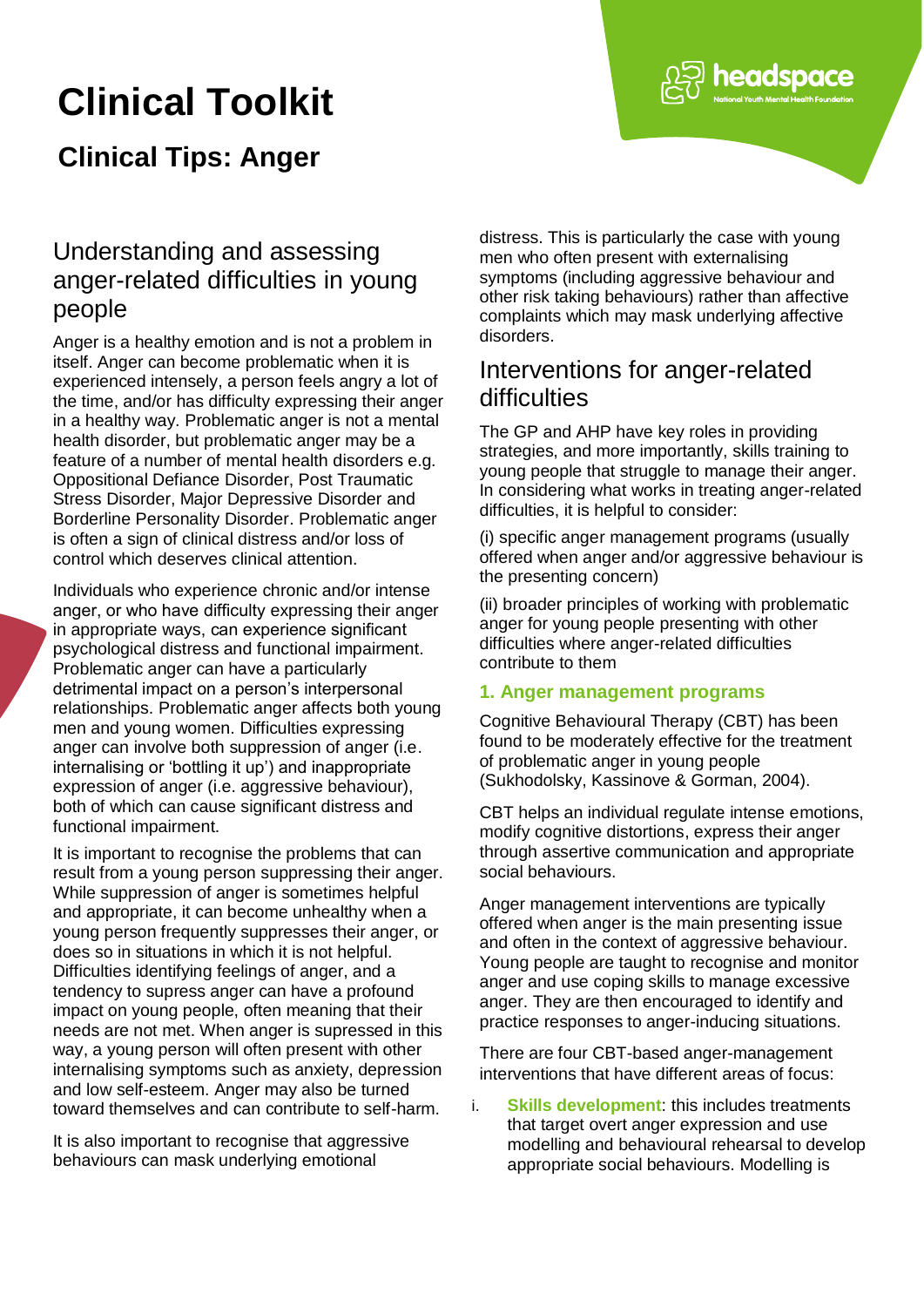used to demonstrate the adaptive changes that are expected of a young person, and feedback provides the guidelines and reinforcement for the acquisition of new skills.

- ii. **Eclectic/Multimodal treatment:** The multimodal orientation begins with the assumption that therapy must assess seven discrete but interactive modalities (abbreviated by the acronym BASIC ID, which stands for Behaviour, Affect, Sensation, Imagery, Cognition, Interpersonal factors, and Drug/Biological considerations). This psychoeducational framework encourages therapists to improvise and tailor therapy to the young person. This approach focuses on intensive assessment and problem-targeted therapy.
- iii. **Problem-solving** includes treatments that target cognitive deficits and distortions and use techniques such as attributional training, selfinstruction, and consequential thinking.
- iv. **Affective education**: This includes treatments that focus on covert anger experiences and included techniques of emotion identification, self-monitoring and anger arousal, and relaxation.

Skills training and multimodal treatments are more effective in reducing aggressive behaviour and improving social skills. However, problem-solving treatments are more effective in reducing the subjective anger experience.

For young people exhibiting aggressive behaviour, the focus of anger management should be on actual behaviour change. This is important to reduce aggressive behaviour, and is more effective than treatments that modify internal constructs or affective education treatments, such as relaxation.

#### **2. Broad principles of working with problematic anger**

Many young people presenting with other mental health and substance use difficulties benefit from some work addressing problematic anger. The basic principle of intervention is affective education, raising awareness of the antecedent signs of anger, and supporting a young person to express their anger in an appropriate way.

Antecedents to anger typically include changes in thoughts, emotions, behaviour and physical sensations. As different young people will experience the escalation of anger differently, it is worthwhile exploring these signs individually with each young person rather than just providing

educational materials. The focus here is on raising awareness of early warning signs and developing consciousness of the progression of these signs.

For example, a young person might develop a map of early warning signs in different domains such as:

Emotional: rising anxiety and tension that feels uncomfortable, feeling jealous, feeling excluded and unloved

Thoughts: imagining a partner choosing to be with other people over themselves, self-critical thoughts

Physical: increased muscle tension, sense of tightness in the chest, perception of elevated body temperature

Behavioural: pacing, agitation

For young people who have a tendency toward aggression, the AHP can support the young person to develop an understanding of how these signs or symptoms evolve or progress from escalation to explosion to post-explosive feelings and realisation. By raising awareness and supporting the young person to develop a working model of this process, the AHP facilitates the young person to arrive at new insights and ideas for intervention. This may involve interrupting the process or active techniques to diffuse the anger such as perspective taking.

It is worthwhile evaluating some of the negative consequences of the post-explosive phase to assist with motivation to change– i.e., by being conscious of the fall-out from explosive episodes – e.g. damage to reputation, diminished self-esteem, shame, embarrassment, loss of friends and relationships, property damage, injury, etc.

Rehearsal of potential or hypothetical conflict scenarios may be less confronting or less contaminated by negative association than analysis of the actual occasions that have occurred. This may allow the young person to think more. Similarly, it can be helpful to ask the young person to anticipate responses and potential interventions for vignettes involving hypothetical characters, or celebrities.

For young people who have difficulty expressing their anger and tend to supress it, or behave passive aggressively, the AHP may focus more on exploring the trigger to their anger (e.g. a partner acting insensitively toward me), validating their anger, and affective education about anger as a healthy emotion. Exploring the costs of internalising

Date effective: 18/07/20. Uncontrolled when printed

headspace National Youth Mental Health Foundation is funded by the Australian Government Department of Health